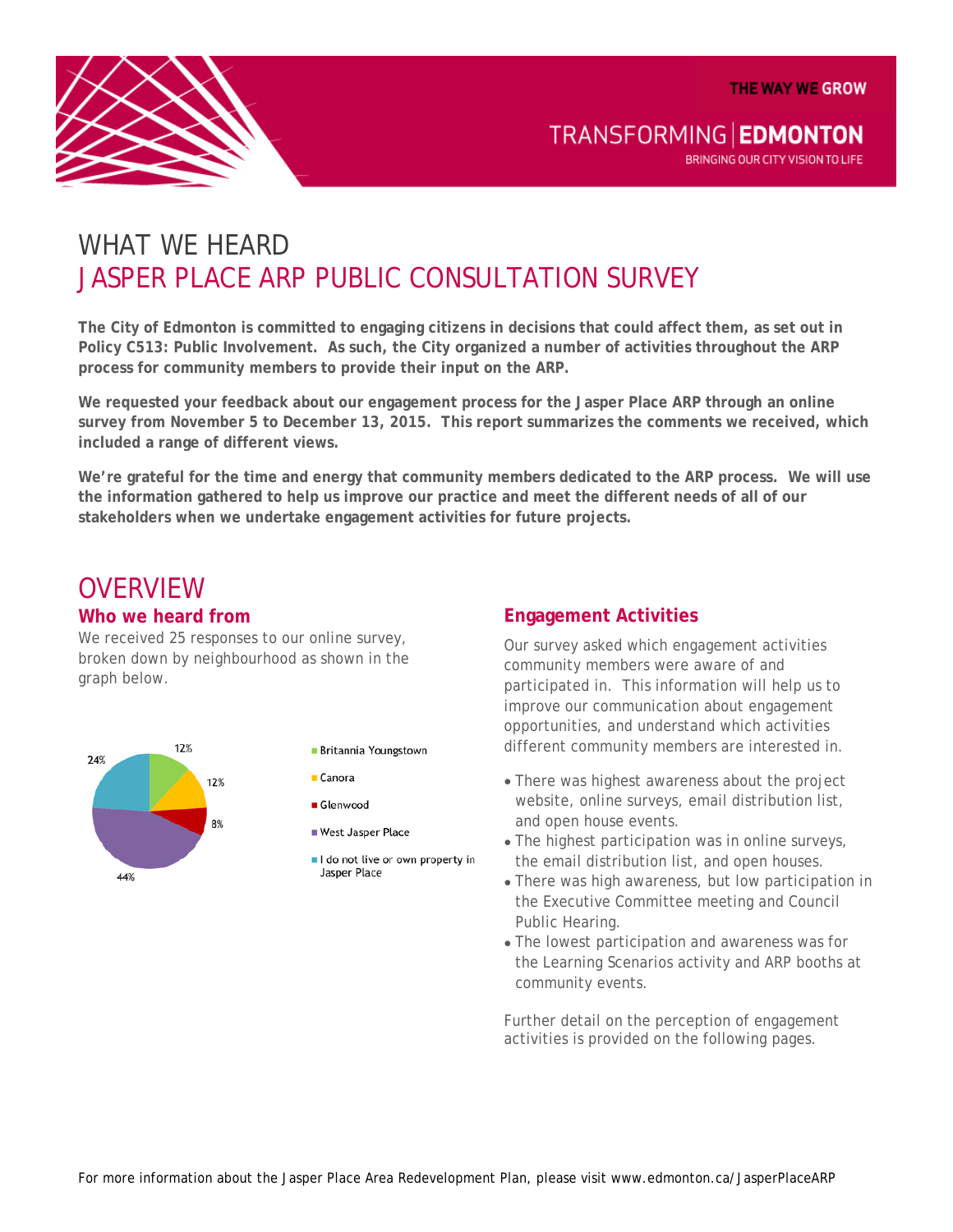## PROJECT WEBSITE

72% of survey respondents visited our project website.

**Did you find the information you were looking for?**



*"Thorough and easy to understand"*

*"Needs a complete do-over - larger font, information presented in a clear, logical manner."*

## OPEN HOUSE EVENTS

68% of survey respondents attended open house events for the Jasper Place ARP.

Of those, 65% attended more than two, 18% attended two, and 17% attended one open house.

Most people found out about open houses through our road signs and email notification.

**Did the open house events provide the information you were looking for?**



**Things people liked about the website:**

- Information presented well
- Kept people informed
- Images helped show proposed changes

**Things people didn't like about the website:**

- Information was difficult to find
- Sometimes information was not available in a timely manner
- Perception that staff withheld documents that were part of the supporting information for the ARP

**Suggestions for improvement:**

- Larger font and more clarity in how information is presented.
- More complete, meaningful and respectful responses to resident concerns

**Did our open house events provide the feedback opportunities you were looking for?**



**How would you rate our open house events?**

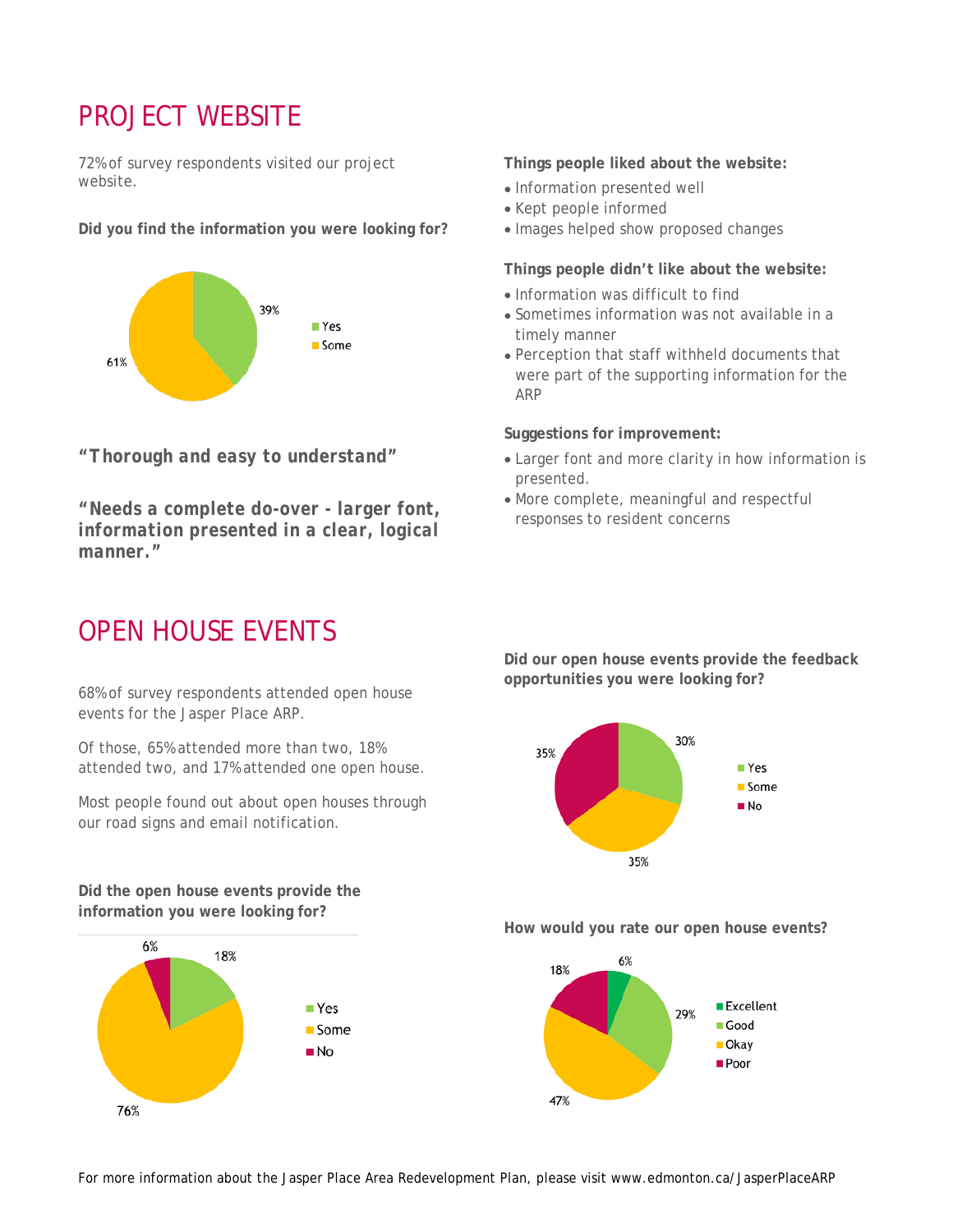*"The displays were well positioned around the room and there was easy access to the project folks. They were very well versed on the project details and made time to answer questions."*

*"I think that some people were there just to vent and did not believe that they had the power to change any of the project outcome."*

*"Disappointed to observe a dismissive attitude that was expressed openly by some of the staff, towards residents that were concerned or asking questions."*

*"I commend you for trying to improve things in my neighbourhood."*

**Things people thought worked well about the open houses:**

- Convenient and accessible venues with parking
- Information presented clearly
- Neighbourhood by neighbourhood information well explained and illustrated
- City staff and Council members available to speak to
- Opportunity to share comments on a bulletin board

**Things people thought did not work well about the open houses:**

- Presentation visuals were hard to see (font too small, colours unclear)
- Not enough copies of the draft ARP available
- Some questions were not answered
- Too little verbal information, too few opportunities for interaction among community members
- Group activities
- Poor facilitation
- Perception that some participants were there just to vent
- Perception that Council and City staff had already made decisions, and didn't meaningfully consider different ideas

**Additional feedback about the open houses:**

- City staff should listen to citizen input and provide meaningful and respectful responses to questions and concerns
- City staff should clearly state that community member input is important to the ARP process
- City staff should accept negative feedback graciously
- Open houses should be held on two or three different days and times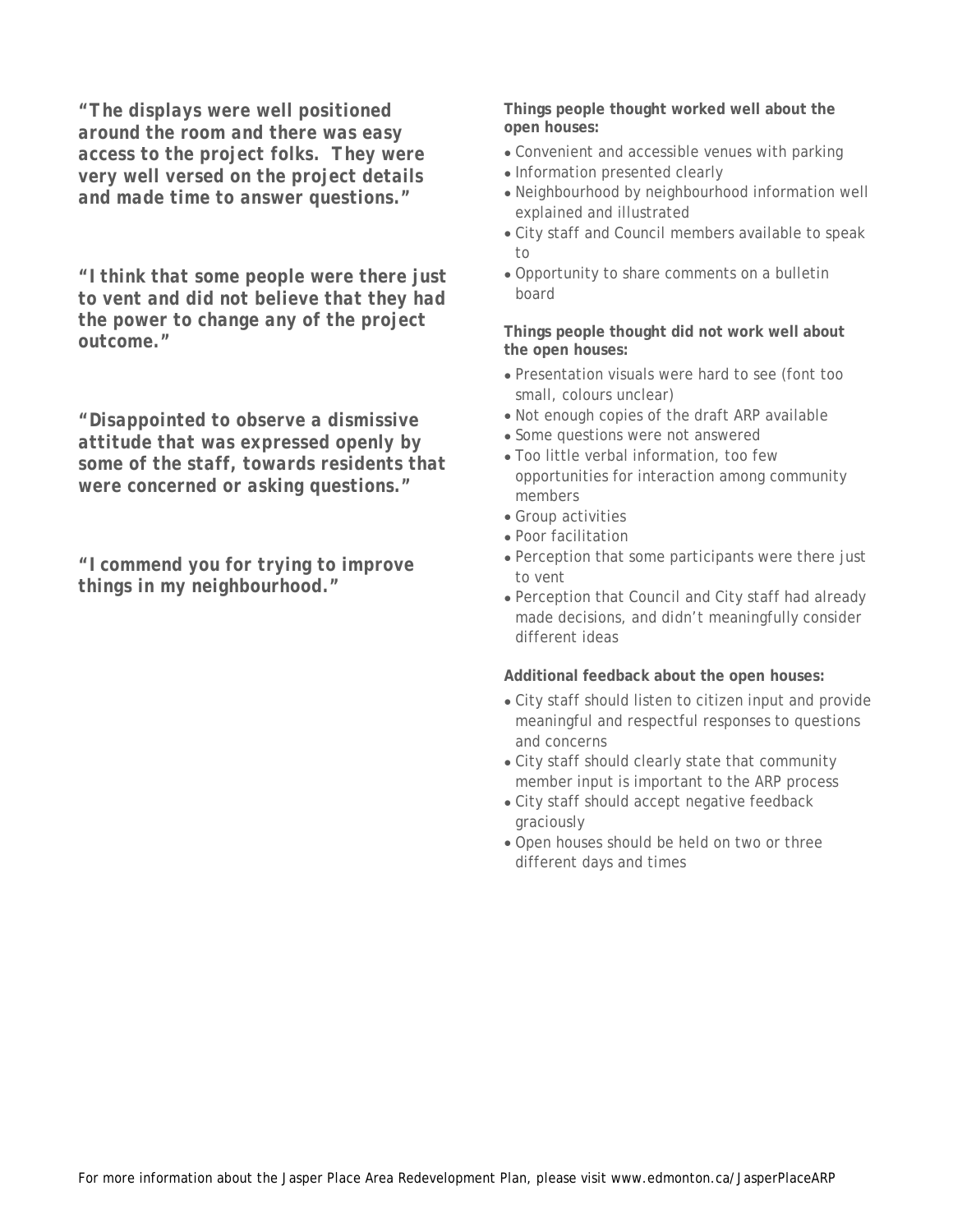# LISTENING AND RESPONDING TO FEEDBACK

**Did you review the feedback summaries that we provided following engagement events?**



**Do you feel that we listened to and understood your views, and that your input influenced the outcome of the ARP?**



*"The bottom line is city council is in charge and they need to ensure that administration follows their policies."*

*"My years of feedback to planning staff fell on deaf ears until I was able to engage Councillor Knack."*

*"I think your staff at the open house sessions where very good at receiving feedback and had a positive outlook."* **Feedback about how we listened and responded to public input:**

- Public engagement is not worthwhile, because decisions were already made, and City staff didn't listen or respond
- City staff tried to guide participants to the City's point of view, and feedback summaries misrepresented input as aligning with the City's position
- Administration ignores Council policies they don't like
- Engagement is not meaningful if ideas that do not align with existing citywide policy are not considered as options
- Valid concerns were not addressed adequately
- Residents should have had more input into the Stony Plain Road streetscaping
- It would have been better to do individual ARPS for each neighbourhood
- Councillors did not listen to all citizen presentations at the Public Hearing

#### **Suggestions for improvement:**

- Start public engagement early in the process, and begin by just listening, not trying to influence people
- Ensure presentation visuals are clear and legible
- Share feedback results by showing proportions for different responses
- Provide more opportunities for input (rather than information out) at open houses
- Provide a number of options for streetscaping and let the public pick the best design
- Recognize that residents know best what their communities' issues are and how they should be addressed
- Really listen and act on community feedback; do not make decisions ahead of the engagement process